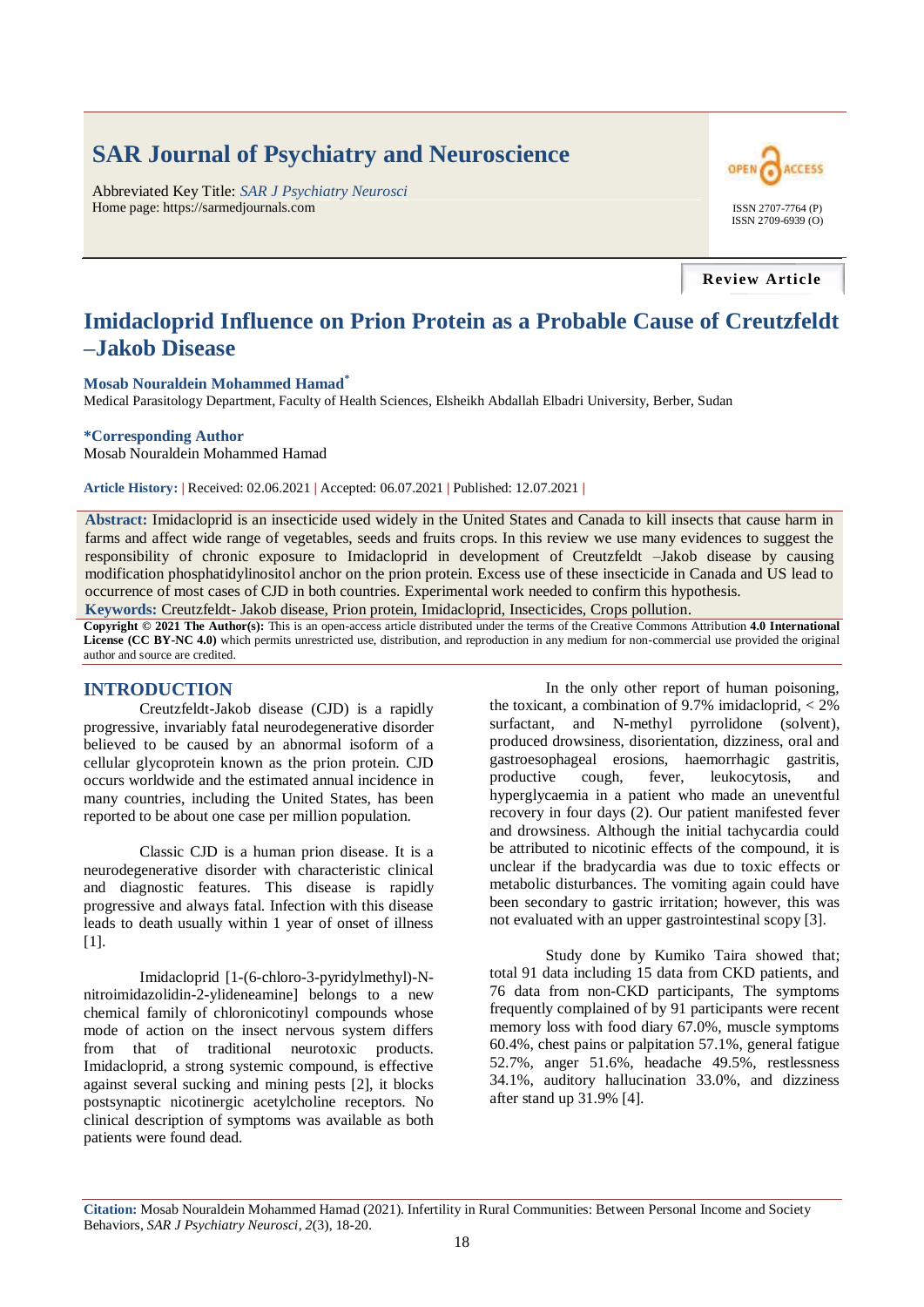Imidacloprid exerts toxic effects on the nontarget organs, such as the salivary glands, which increases the efficacy of this compound in the management of stink bug infestations [5], and we suggest that it induces same effect in human upon chronic exposure to it.

A study done by Kara *et al.* showed that; that there were negative effects of IMI on learning of infants and the adverse effects of IMI increase in a dosedependent (2 and 8 mg/kg dose) manner. Additionally, in the adult experimental group, adverse effects were only observed at high doses [6], and accumulation of imidacloprid over time upon chronic exposure to these chemical in contaminated vegetables, seeds or fruits or even polluted water may influence the cognitive functions in adults.

A study done by A. Decourtye *et al*. showed that; Imidacloprid impairs memory and brain metabolism in the honeybee (Apis mellifera L.) [7], and we hypothesize that chronic exposure to this chemical may affect brain functions in human.

Imidacloprid cause salivations and muscles weakness in animals and disorientation in human [8]. A study done by Sriapha *et al*. showed that; Cases of acute imidacloprid poisoning are mostly mild. Gastrointestinal symptoms and minor neurological presentations are common, while the mortality rate is low. In addition to a large amount of ingestion, the primary presence of cardiovascular effects, central nervous system effects, dyspnea, and diaphoresis are associated with death [9].

A study done by Lin *et al.* showed that; Acute Imidacloprid Poisoning Caused Prolong Depression of Butyrylcholinesterase [10].



**Fig-1: Shows the chemical structure of imidacloprid**

Canadian farmers will still have access to imidacloprid for use on most crops, Health Canada's Pest Management Regulatory Agency (PMRA) says in a published decision on May 19, 2021 [11].

Study done by Puredy showed that; High-dose exposure to systemic phosmet insecticide modifies the phosphatidylinositol anchor on the prion protein [12],

and I suggest that Imidacloprid is capable to induce this modification and cause Creutzfeldt-Jakob disease.

# **CONCLUSION AND RECOMMENDATIONS**

Chronic exposure to Imidacloprid in polluted vegetables, fruits, seeds and water lead to modify the phosphatidylinositol anchor on the prion protein and lead to development of Creutzfeldt- Jakob disease. Experimental research is recommended to confirm that, through detection of Imidacloprid levels in urine and blood of CJD patients.

## **ACKNOWLEDGEMENT**

I am very grateful to supervisors of Douad Research Group, Facebook page, https://www.facebook.com/groups/DaoudResearch, because they made me search about the probable etiology of Creutzfeldt - Jakob disease. So brain storming by such post may lead to positive outcomes.

### **REFERENCES**

- 1. https://www.cdc.gov/prions/cjd/index.html.
- 2. Suchail, S., Guez, D., & Belzunces, L. P. (2000). Characteristics of imidacloprid toxicity in two Apis mellifera subspecies. *Environmental Toxicology and Chemistry: An International Journal*, *19*(7), 1901-1905.
- 3. David, D., George, I. A., & Peter, J. V. (2007). Toxicology of the newer neonicotinoid insecticides: imidacloprid poisoning in a human. *Clinical toxicology*, *45*(5), 485-486.
- 4. Taira, K., Kawakami, T., Weragoda, S. K., Herath, H. A. S., Ikenaka, Y., Fujioka, K., & Komori, M. (2021). Urinary Concentrations of Neonicotinoid Insecticides and Tubular Biomarkers, and Clinical Symptoms in Chronic Kidney Disease Patients, Their Family Members and Others in Dry-zone of Sri Lanka: a Small Scale Field-based Case-Control Study.
- 5. Castellanos, N. L., Ferreira-Filho, N. A., Rodrigues, H. S., Martinez, L. C., Serrão, J. E., & Oliveira, E. E. (2021). Imidacloprid-mediated alterations on the salivary glands of the Neotropical brown stink bug, Euschistus heros. *Ecotoxicology*, *30*(4), 678-688.
- 6. Kara, M., Yumrutas, O., Demir, C. F., Ozdemir, H. H., Bozgeyik, I., Coskun, S., & Bal, R. (2015). Insecticide imidacloprid influences cognitive functions and alters learning performance and related gene expression in a rat model. *International journal of experimental pathology*, *96*(5), 332-337.
- 7. Decourtye, A., Armengaud, C., Renou, M., Devillers, J., Cluzeau, S., Gauthier, M., & Pham-Delègue, M. H. (2004). Imidacloprid impairs memory and brain metabolism in the honeybee